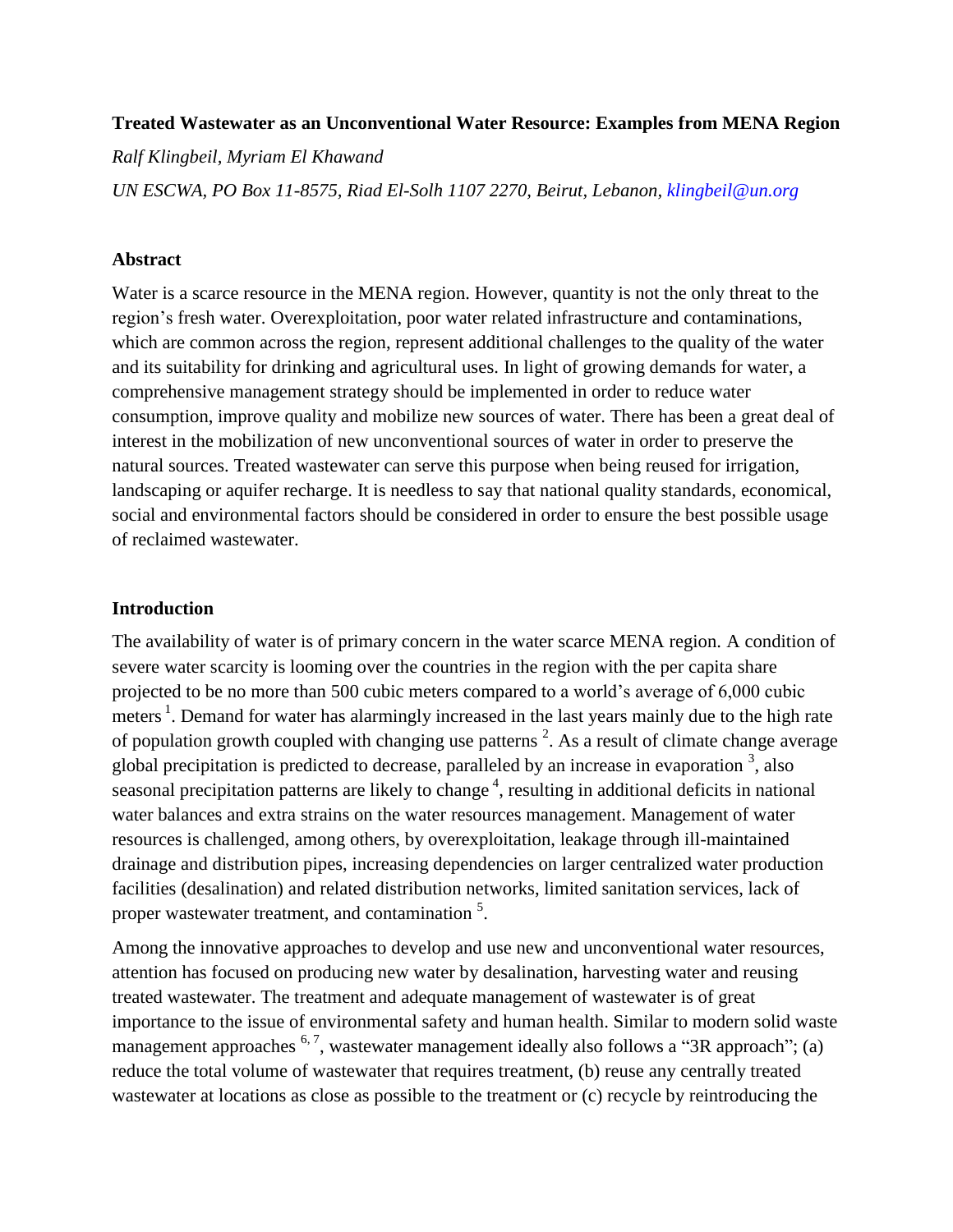treated wastewater e.g. through infiltration or injection into fresh water bodies such as rivers, aquifers, groundwater reservoirs, i.e. returning it to the hydrological cycle for further use at a later stage or other location. Reducing the production of wastewater can be achieved through managing demand for water consumption, water conservation or by decentralized water treatment and reuse options, such as household grey water use  $8$ . The Arab region produces approximately 10.85 km<sup>3</sup> of wastewater annually, two-thirds of which goes through treatment<sup>9</sup>. The treated wastewater can be reused in several water applications, including household grey water use, greening, landscaping and irrigation. The latter represents by far the main consumer of treated wastewater <sup>9</sup>.

With almost 60% of the Arab population expected to be living in cities by 2020  $^{10}$ , it is essential to explore the various ways in which wastewater can be treated and reused for an efficient management of urban water. This paper discusses how wastewater is successfully reused in MENA countries, based on the presentation of selected examples from the United Arab Emirates, Morocco, Jordan, Tunisia and Oman.

## **"Reducing" demand for centrally treated wastewater using reed bed treatment**

Demands for water are continuously increasing in Dubai, **United Arab Emirates (UAE)**. A decentralized treatment of wastewater via reed beds is being implemented, as a coping strategy. Reed bed treatments consist of wastewater passing through a soil filter planted with wetlands vegetation, such as Phragmites communis (reed bed)<sup>11</sup>. The filtration of wastewater through the reed bed occurs in tandem with chemical and physical precipitations as well as microbial processes ensuring the removal of water pollutants. Subsequently, the treated water can be collected in tanks via drainage pipes and reused for car washing, fish ponds and irrigation of flowers, palm trees and gardens which are located in close proximity to the reed bed treatment facility  $11$ .

A great advantage for using reed beds in wastewater treatment is that they can be set up locally: in offices, car washing facilities, private villas, and municipal properties. Therefore, they do not require specific large sewage networks and infrastructure or heavy maintenance <sup>11</sup>. This reduces the volumes of wastewater for central treatment as well as the costs for investments, operation and maintenance of large wastewater collection systems. It also reduces the environmental and health risks generally associated with a sewer pipe leakage or a system overload during the transportation of wastewater to a central treatment plant. Another important benefit is that the treated wastewater does not necessitate any additional treatment and can be reused directly, reducing the local demand for fresh water  $11$ .

The reed bed treatment of wastewater is also financially beneficial for companies through the reduction of the cost and amount of energy required for treatment  $11$ . It is worth mentioning that besides their role in saving on water resources by providing a new source of water, the reed beds help save on other natural resources as well. The reed plants can be harvested and used in the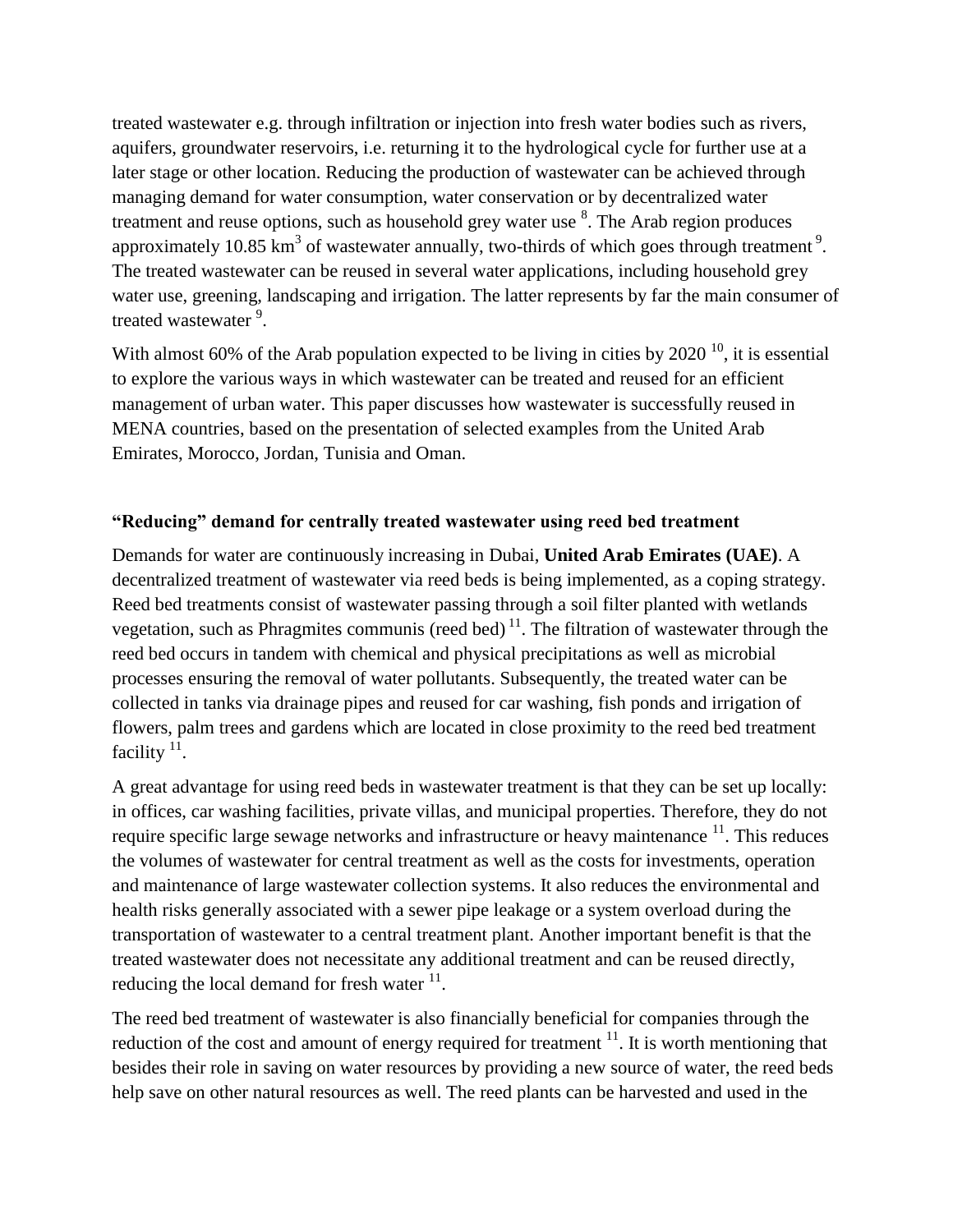production of bioenergy and biomaterials such as paper and reed concrete  $^{12}$ . This contributes to a greener economy and green job creation and reduces the emission of greenhouse gases. In summary, reed bed fields play a dual role: (i) provide decentralized treatment of wastewater and make the treated wastewater available for local irrigation and other water applications, (ii) serve as biomass for energy and eco-building material production contributing to a greener economy.

## **"Reusing" treated wastewater at large water consuming facilities**

The reuse of centrally treated wastewater in the MENA region can be illustrated with the example of Marrakech wastewater treatment plant and reuse project in **Morocco**. Marrakech is well renowned for its spacious and numerous golf courses which contributed to the city fast becoming an important travel destination. Approximately 24 million  $m<sup>3</sup>$  of water are required each year in order to meet the golf courses need for irrigation water <sup>13</sup>. Such an amount places a heavy burden on the country's already limited water resources.

The public water and electricity entity for the city of Marrakech (RADEEMA), in collaboration with the Moroccan government and the golf courses, has initiated a one billion Moroccan dirham (120 million USD) project, which includes a wastewater treatment plant and a reclaimed wastewater distribution network across the city  $^{13}$ . The project, which started by the end of 2010 / beginning of 2011, aims to provide 33 million  $m<sup>3</sup>$  of treated wastewater per year to be directly reused for the irrigation of the golf courses scattered across the city after transfer of the treated wastewater via 60 km of piping. The treated wastewater will also be reused to irrigate the western area of Marrakech palm grove (Oulja)  $^{13}$ .

The Marrakech wastewater treatment plant project helps mobilize a new unconventional source of water supply and sustain the golf tourism in Morocco i.e. reduce its fresh water demand. It also secures a large scale environmentally sound management of urban sewage effluents as the wastewater undergoes three consecutive treatments, ensuring a water quality in accordance with the WHO guidelines <sup>13</sup>. The main challenge, however, is the demand for trained personnel and substantial technical knowledge in the operation, maintenance, transfer and distribution processes. However, this can also be seen as an opportunity for local green job creation and a contribution to green economy.

The facility also encompasses anaerobic reactors for the treatment of the sludge after separating it from wastewater. The fermentative digestion of the sludge generates methane biogas which is then recovered and used for energy production. The produced bioenergy satisfies 33% of the total energy requirement for the operation of the wastewater treatment plant and allows for the recycling of methane, reducing as a result the emission of greenhouse gases into the atmosphere  $^{14}$ .

Ranking amongst the world"s poorest countries in water resources, **Jordan** took a major leap in wastewater treatment and reuse. One example is the city of Aqaba and the reuse of treated wastewater by Aqaba Water: approximately 25% of the annual water supply is generated as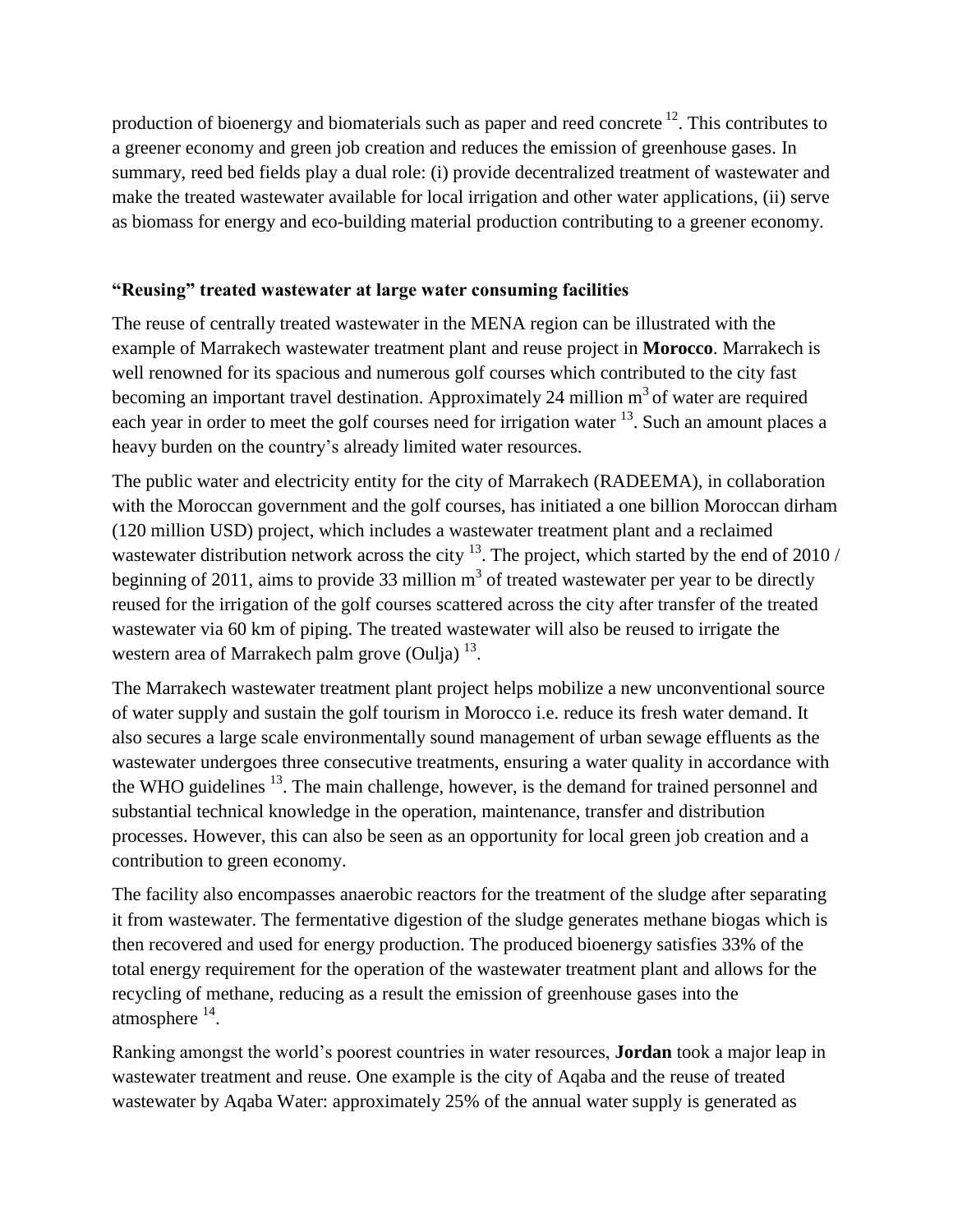reclaimed wastewater by the Aqaba city treatment plants <sup>15</sup>. The agricultural and industrial sectors consume, respectively, 57% and 33% of the treated wastewater  $^{15}$ . Al-Haq farms project, Palm tree forest project, Aqaba city greening project are examples of some of the projects that have been implemented, all aiming at reusing the treated wastewater from the Aqaba treatment facility for irrigation, greening and landscaping <sup>15</sup>.

Jordan has been one of the pioneers in the region in reusing treated wastewater for industrial purposes. Water scarcity has been a hurdle in the way of industrial development in Jordan <sup>16</sup>. The reuse of treated wastewater mainly for cooling and less so for power generation might be a way forward for industries to overcome water limitation  $16$ . Industries often require a constant high quality of treated wastewater. This is reflected in the higher cost of wastewater treatment for industrial use vs. agriculture <sup>17</sup>. National policies, regulations, and guidelines were drafted in order to firmly set the standards to which treated wastewater should adhere. The cost-benefit assessments seem to be in favor of reusing treated wastewater by industries such as the Jordan Phosphate Mining Company<sup>18</sup>.

# **"Recycling" treated wastewater by re-introducing it into the hydrological cycle through managed aquifer recharge, aquifer storage and recovery**

All the examples discussed so far represent cases of a direct reuse of wastewater treated either locally or centrally. However, treated wastewater can be reused indirectly through reintroducing it into water "reservoirs". This applies to the case of the Korba managed aquifer recharge in **Tunisia**. Korba aquifer is located in the Northeast of Tunisia, a region classified as semi-arid. It encompasses over 90% of the region's groundwater  $19$ . Analyses of groundwater samples collected from the Korba aquifer, prior to its artificial recharge, suggested that it suffered from deterioration in water quality and quantity  $^{20}$ . In addition to the decrease in the groundwater level, overexploitation of the coastal Korba aquifer has led to seawater intrusion, resulting in high water salinity. If used for irrigation, this water can contribute to the salinisation of agricultural soils. Bacterial contamination was also found in the groundwater, compromising further its use for irrigation. However, due to the lack of alternative water sources in the area, farmers carried on using the aquifer's contaminated water to irrigate their lands, putting their health and the environment in peril <sup>20</sup>. Korba aquifer also contained high levels of nitrate caused by an excessive use of fertilizers.

Recharging the Korba aquifer with treated wastewater collected from the Korba wastewater treatment plant was successful in restoring the quantity and improving the quality of the groundwater in the aquifer  $21$ . "Recycling" the treated wastewater through infiltration into the aquifer created a hydraulic barrier against seawater intrusion. This consequently lowered the salinity of the water making it better suited for irrigation and less ecologically damaging.

Reintroducing the treated wastewater into aquifers can also offer a more environmentally-safe way for the elimination of treated wastewater. The treatment of the wastewater in the Korba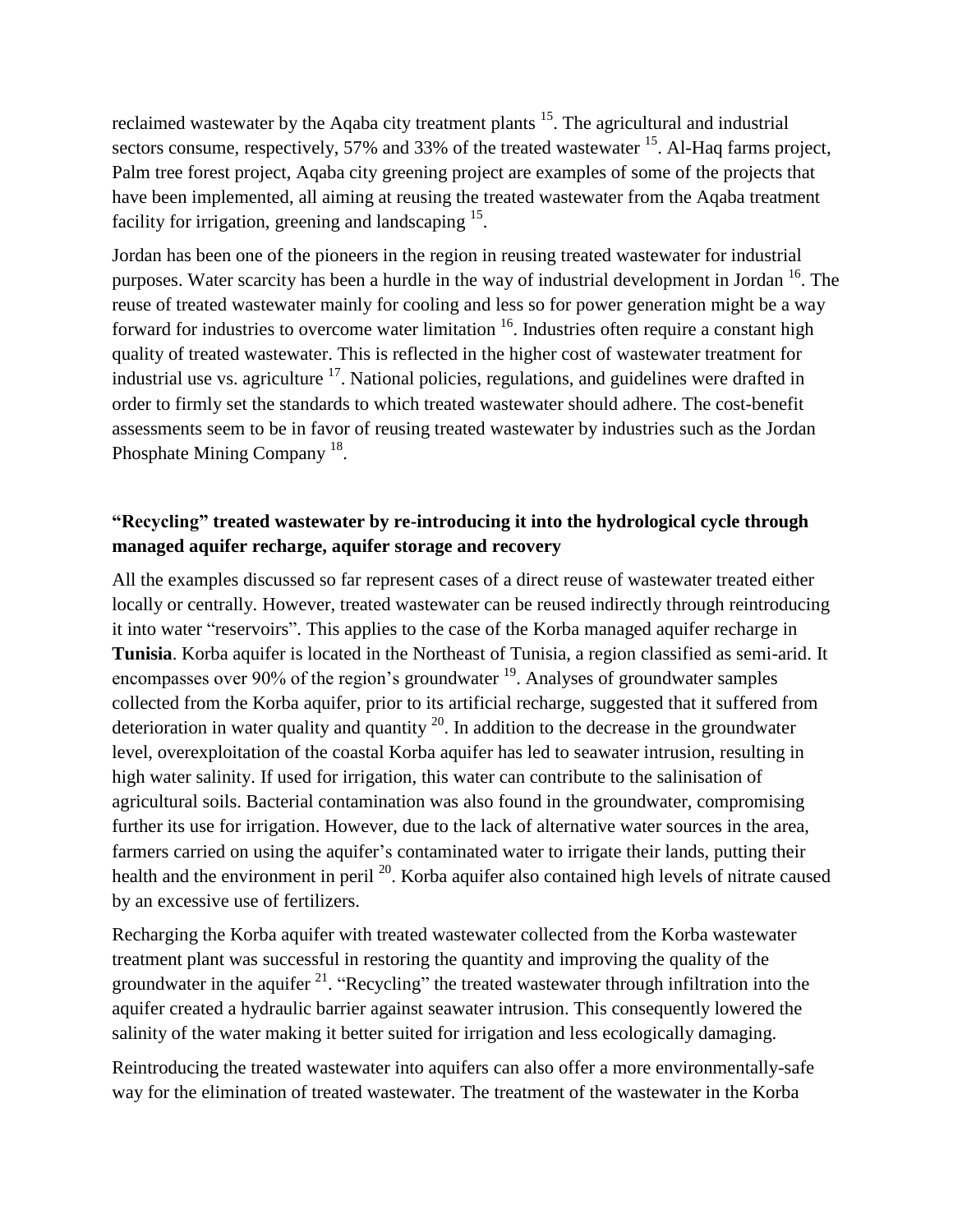wastewater treatment plant proved to be insufficient as the treated wastewater still contained substantial bacterial and chemical pollutants. While ideally the treatment should be improved, it was found that the infiltration of pollutant-rich treated wastewater into the aquifer comprises a relative lower risk  $^{20}$ . If discharged directly into the sea, this water would have adverse impacts on human health, fish and the marine ecosystems. From a purely economic perspective, the indirect reuse of the treated wastewater for irrigation can reduce the costs associated with the use of fertilizers as this water retains a high concentration of nitrate and other crop nutrients  $20$ .

Salalah, one of the major cities of **Oman**, relies entirely on its coastal aquifer for water supply  $22$ . In 2005, 9% of the groundwater in the aquifer derived from treated wastewater injected into the aquifer  $^{23}$ . A 3D flow model coupled with experimental work suggested that injecting treated wastewater into the aquifer can halt aquifer depletion  $^{23}$ . This is supported by monitoring results showing that the groundwater levels in 2005, when the injection process was operational, were higher than in 2000  $22$ .

The model also argued that recharging the aquifer with treated wastewater can reduce the salinity in the aquifer caused by seawater intrusion  $^{23}$ . This will not only improve the quality of the groundwater but also reduce the need for additional desalination plants  $24$ . It is imperative to note that the success rate of the aquifer recharge in preventing water depletion and salinisation is directly proportional to the aquifer abstraction rate. There is real concern that even with the treated wastewater being injected into the aquifer, the rate of the aquifer recharge from natural and treated wastewater sources will be lower than the abstraction rate, if restrictive measures are not taken  $^{23}$ . In this case seawater will keep moving into the aquifer and impacting on the groundwater quality. Agriculture, amongst other sectors, consumes the largest share of water from the aquifer. 'Recycling' treated wastewater via injection into the aquifer will enable the indirect reuse of treated wastewater as irrigation water, narrowing therefore the gap between water demand and availability.

#### **Conclusions and outlook**

An appropriate treatment and reuse of urban wastewater can help: (a) preserve natural water resources, (b) supply the water scarce MENA region with new sources of water, (c) reduce adverse ecological impacts and health risks associated with the direct discharge of untreated or poorly treated wastewater into the environment, (d) reduce the volumes of centrally treated wastewater and the charges for large wastewater networks and infrastructure, (e) reduce pollution and cross-contamination caused by the infiltration of wastewater from overloaded or leaking pipes, (f) prevent contamination by seawater intrusion into coastal aquifers, (g) promote safe agricultural practices, (h) diminish the use of fertilizers and increase profits, (i) promote green economy, (j) create green jobs, and (k) increase green spaces in cities.

A high level of political and public commitment must be ensured for any sustainable wastewater management strategy. Wastewater management generally involves several governmental and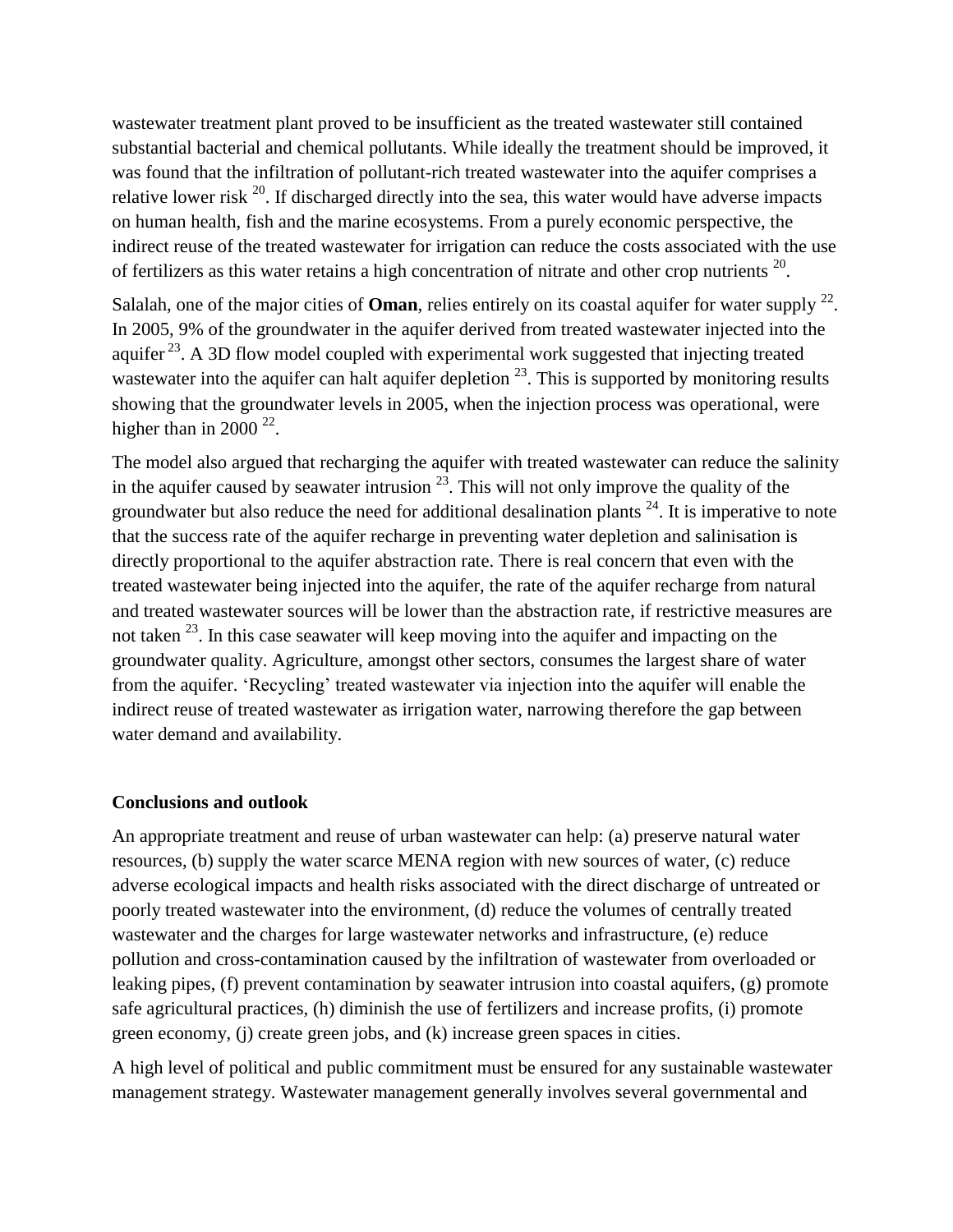private institutions which should be clearly recognized for the purpose of improving accountability. Better transparency and compliance with standards can equally be attained by setting up a qualified independent regulator.

Conducting a thorough assessment of the quality of the treated wastewater is needed in order to ensure that the quality of treated sewage effluent (TSE) is in accordance with the national quality standards for TSE utilization, taking into consideration that the quality standards may vary depending on the intended use. Social, economic and environmental cost factors should be taken into account when assessing the cost-benefit ratio to determine the most appropriate use for TSE. It is recommended that countries aim for (1) local wastewater treatment and reuse options, reducing the need for large scale infrastructure, (2) high quality sewage treatment facilities, networks and infrastructure in order to optimize the plant performance in terms of energy consumption and operating costs, (3) improvement of the treatment process to ensure consistently high quality of TSE and reduction of leakages.

## **References**

- 1. AFED (Arab Forum for Environment and Development). 2010. ARAB WATER: Sustainable Management of a Scarce Resource.
- 2. WWAP (World Water Assessment Programme). 2012. The United Nations World Water Development Report 4: Managing Water under Uncertainty and Risk. Published by UNESCO.
- 3. Milly PCD, Dunne KA, Vecchia AV. 2005. Global pattern of trends in streamflow and water availability in a changing climate. *Nature* Vol 438/17.
- 4. IPCC (Intergovernmental Panel on Climate Change) Report. 2013. Working Group I contribution to the IPCC Fifth Assessment Report. Climate Change 2013: the Physical Science Basis.
- 5. UN ESCWA (United Nations Economic and Social Commission for Western Asia). 2008. Sustainable Water Supply and Sanitation for All. Regional Assessment Report on the Status and Achievements of ESCWA Member Countries Towards Improved Water Supply and Sanitation.
- 6. UN ESCAP (United Nations Economic and Social Commission for Asia and the Pacific), KOICA (Korea International Cooperation Agency). 2012. Low Carbon Green Growth Roadmap for Asia and the Pacific. Turning Resource Constraints and the Climate Crisis into Economic Growth Opportunities.
- 7. The Regional Solid Waste Exchange of Information and Expertise Network (SWEEP-Net) website. Available at [http://www.sweep-net.org.](http://www.sweep-net.org/) Accessed on February 06, 2014.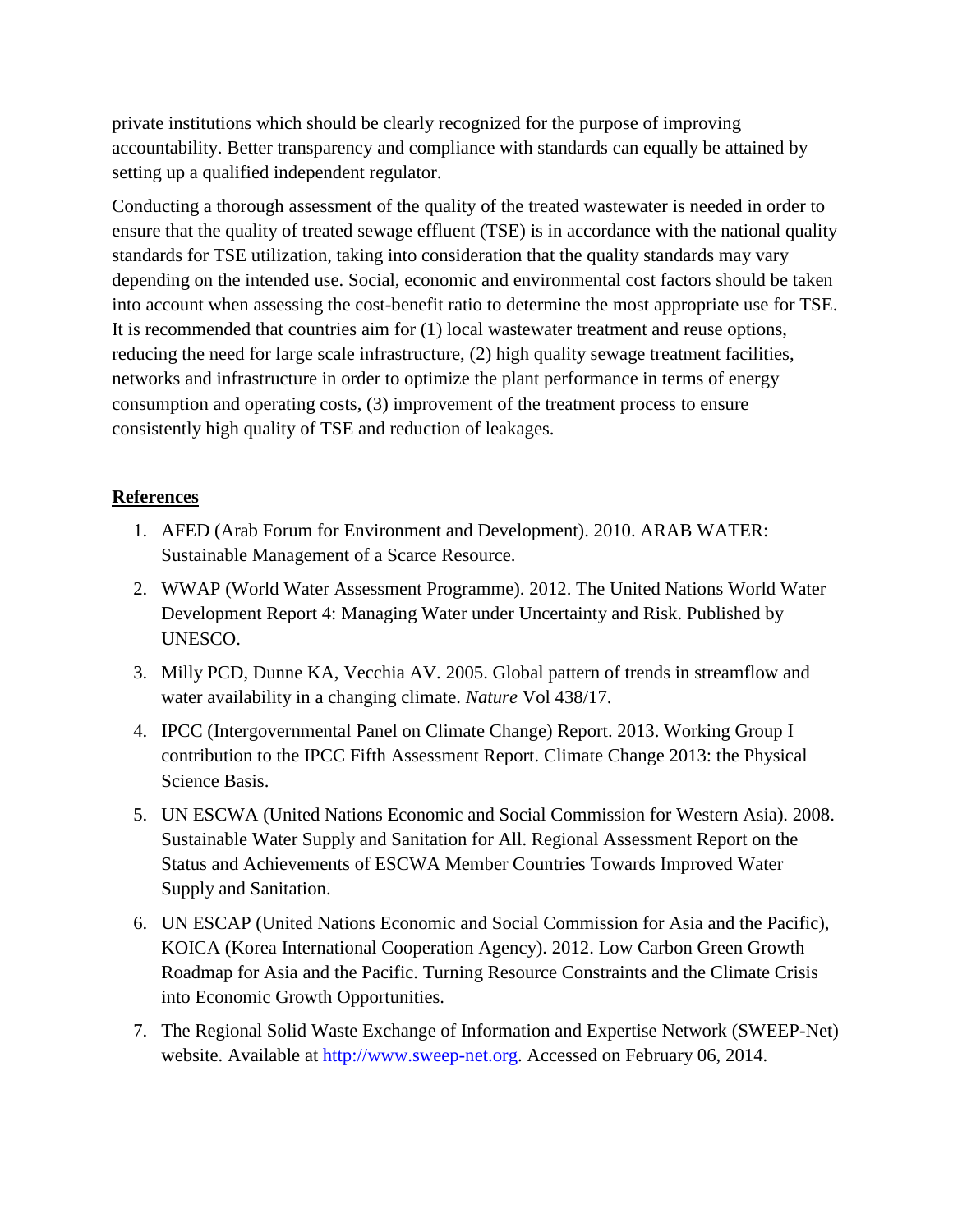- 8. UNDP (United Nations Development Programme). 2013. Water Governance in the Arab Region: Managing Scarcity and Securing the Future.
- 9. The World Bank, AWC (Arab Water Council), ICBA (International Center for Biosaline Agriculture), IAV (Institut Agronomique et Vétérinaire) Hassan II, Morocco. 2012. Water Reuse in the Arab World: from Principle to Practice – Voices from the Field. A Summary of Proceedings, Expert Consultation Wastewater Management in the Arab World, 2011, Dubai-UAE.
- 10. United Nations Population Division. 2008. World Urbanization Prospects: The 2007 Revision.
- 11. SuSanA (Sustainable Sanitation Alliance). 2009. Three examples of wastewater reuse after reed bed treatment, Dubai, Industrial Zone - Case study of sustainable sanitation projects.
- 12. Sievert W. 2010. Presentation entitled: "Green Zones" from Waste Water: Turning an Environment Hazard into Environmental Sustainability and Improved Biological Diversity Conservation. UN millennium Development Goals.
- 13. Choukr-Allah R. 2010. Presentation entitled: Reclamation and reuse of Marrakech wastewater.
- 14. Project design document, Clean Development Mechanism: Marrakesh wastewater treatment plant with biogas recovery for cogeneration. Available at [http://cdm.unfccc.int/Projects/DB/BVQI1321636951.04/view.](http://cdm.unfccc.int/Projects/DB/BVQI1321636951.04/view)
- 15. The Aqaba water website. Available at [http://aqabawater.com.](http://aqabawater.com/) Accessed on January 20, 2014.
- 16. Mohsen MS & Jaber JO. 2002. Potential of Industrial Wastewater Reuse. *Desalination* 152: 281-289. Paper presented at the *EuroMed 2002 conference on Desalination Strategies in South Mediterranean Countries: Cooperation between Mediterranean Countries of Europe and the Southern Rim of the Mediterranean.*
- 17. Abu-Ashour J. 2013. Wastewater in Jordan. Lecture Notes.
- 18. Hijazi A, Parameswar C, Pasch JR, McCornick PG, Haddadin M. 2006. Building sustainable reuse in Jordan using social marketing tools. *Proceedings of the Water Environment Federation, WEFTEC 2006:* session 71 through session 80, pp. 6205-6218.
- 19. El Ayni F, Cherif S, Manoli E, Assimacopoulos D, Jrad A, Trabelsi-Ayadi M. 2012. Impact of agriculture on a Tunisian coastal aquifer and possible approaches for a better water management. *Sixteenth International Water Technology Conference, IWTC 16 2012, Istanbul-Turkey.*